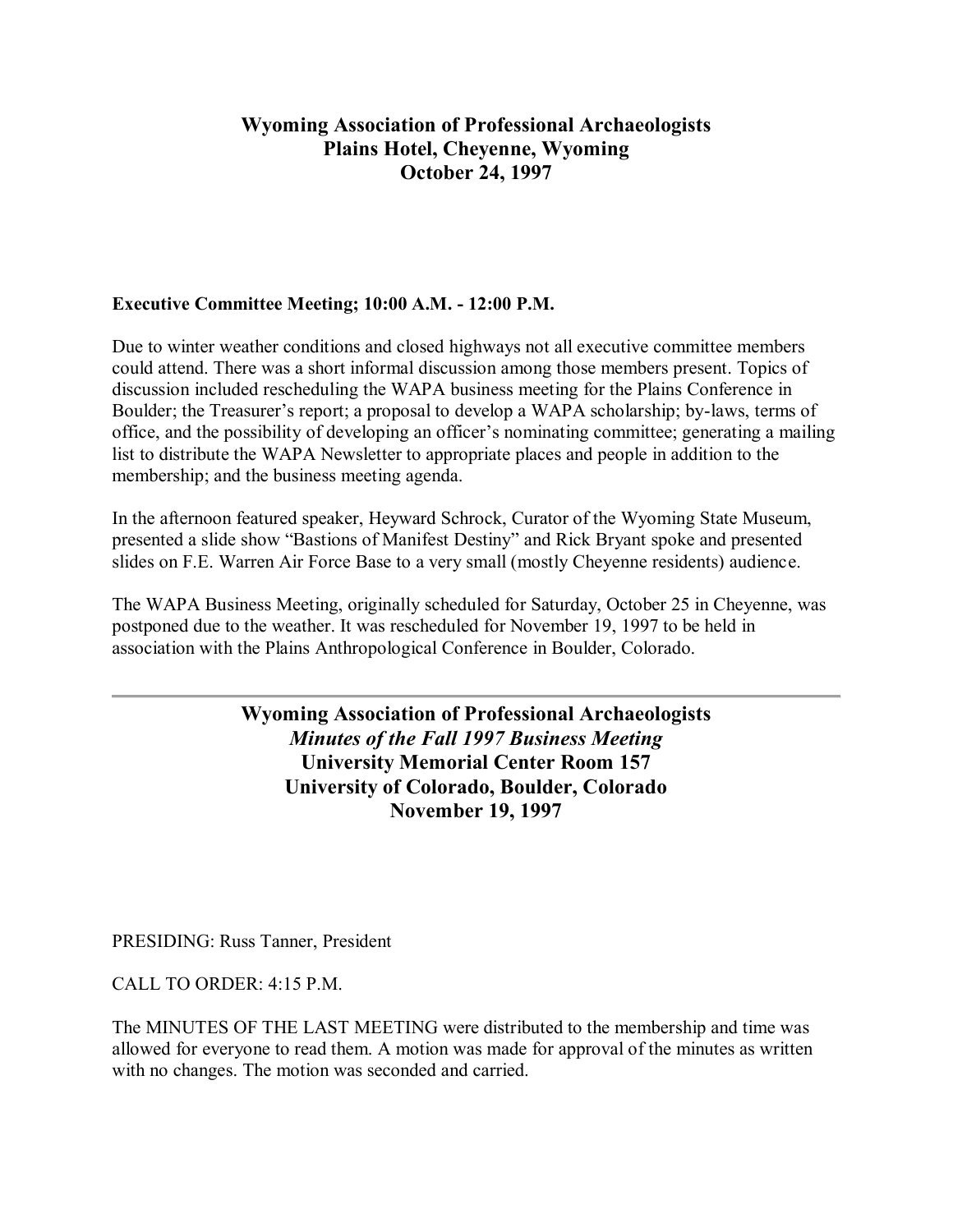SECRETARY'S REPORT: Distributing the notice about the change in the WAPA business meeting date and location via e-mail to those who have an e-mail address saved money in copying and postage charges. If anyone has an e-mail address but has not yet provided it to WAPA, please do so.

TREASURER'S REPORT: Julie Francis distributed copies of the WAPA Financial Statement as of November 19, 1997. The money market and mutual fund are doing well because of the growth of the stock market. A BLM Assistance Cooperative Agreement has been set up and signed for the purpose of maintaining a separate account for Project Archaeology funds. A discussion was held about the possibility of establishing a scholarship account in the name of Brad Humphrey. There should be enough funds in a few years to start awarding money for a scholarship. However, a mechanism and committee structure is needed for the scholarship award. An announcement will be placed in the next WAPA Newsletter to further discuss the issue. A motion was made by Mark Miller to approve the Treasurer's Report. It was seconded by B.J. Earle and passed by the membership.

MEMBERSHIP COMMITTEE REPORT: One new application for membership was discussed. Ian Ritchie is the archaeologist for the Douglas Ranger District of the Medicine Bow-Routt National Forest, having taken over Brad Humphrey's position. Julie Francis made a motion to accept Ian into WAPA membership. B.J. Earle seconded the motion and it was approved unanimously.

NEWSLETTER EDITOR/COMMITTEE REPORT: Craig Smith stated that the WAPA Newsletter needs to go out about a month before the next scheduled meeting. Everybody is urged to submit items and submit them early. Audrey Shalinsky has thanked WAPA for the money given to the University of Wyoming Department of Anthropology. Her letter will be reprinted in the next Newsletter. Mark Miller will summarize in the next issue the state statute about the protection of cultural resources on state lands that was passed in the last legislative session. A comment period for new rules governing management of state lands has just ended. Russ stated that WAPA needs to keep pushing for some level of archaeological work to be done on state lands. Mark replied that with the forthcoming reorganization of the Department of Commerce, it could be a volatile issue. A discussion was also held regarding the need to get the Newsletter out to a wider audience such as county libraries. Craig Smith indicated that it is already sent to the heads of each Wyoming Archaeological Society chapter. Over 100 of the last issue of the Newsletter were mailed out via first class mail. We would need to find out if bulk rates would apply if the Newsletter is also sent to all county libraries.

## OLD BUSINESS

**Meridian Project:** Russ Tanner stated that the BLM's Meridian Project is still unresolved. The Pinedale Resource Area Manager has yet to provide information in writing about the status of the site that was disturbed and is awaiting mitigation. Judy Wolf indicated that it has been three years with no resolution, and the site is still just covered with plastic. Dave Vlcek, Pinedale Resource Area

archaeologist, stated that Bill Current has completed a magnetomer study of the site. He also reported that a new company has taken over the lease and jurisdiction of the site mitigation. Ultra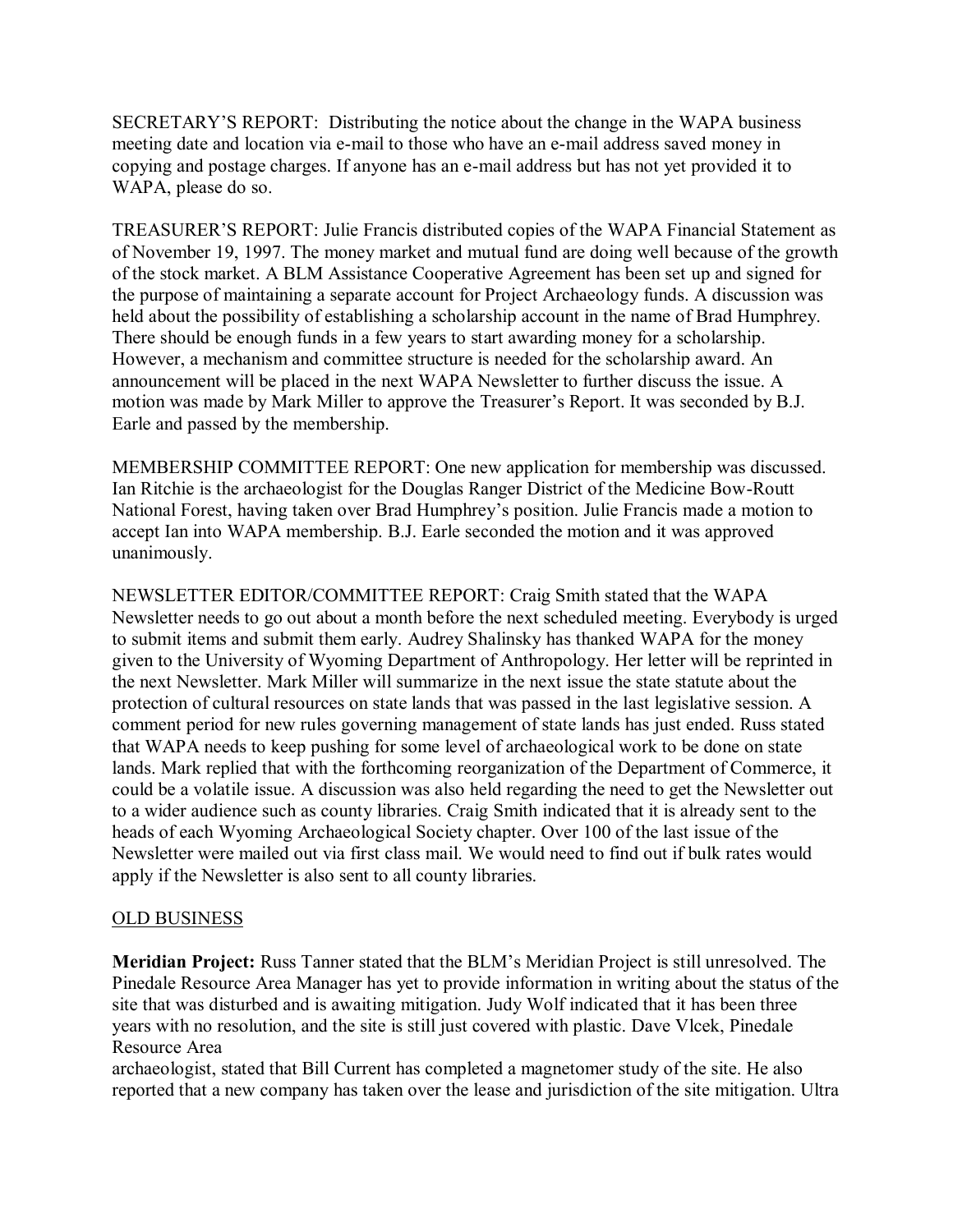Petroleum has indicated they want to do something positive for the site. The company may provide funding for more proactive management of the site with excavation rather than just stabilization possible. WAPA will receive a copy of the data recovery plan when available. Russ said that since WAPA is a consulting party, we should continue to push for resolution. Chris Arthur moved that WAPA needs to write another letter of inquiry about the issue. Julie Francis seconded the motion and it was carried.

**Archaeology Month:** Russ Tanner stated that this year's Wyoming Archaeology Month was very

successful, with one of the best posters ever. Judy Wolf stated that she has some ideas for 1998 but still needs to call the Archaeology Month committee together to discuss next year's activities. She will continue to chair the committee and assumes the same people will continue to work on the committee. A discussion followed that WAPA needs to have an official representative on the committee to help get the word out when help is needed. Russ volunteered to be the representative. The membership also decided to continue to support Archaeology Month activities by donating money. Mark Miller made a motion to match the \$200 given last time for next year. Chris Arthur seconded and the motion was carried.

**Society for Historical Archaeology 1999 Conference:** Russ Tanner has continued to discuss with Mike Polk the role WAPA will have in assisting with this conference to be held in Salt Lake City. One possibility Mike mentioned is for WAPA to sponsor one of the coffee breaks during the conference. Coffee centers will be set up in the halls to provide refreshments in the mornings and afternoons. The cost of one coffee break has been set by the hosting hotel at \$1000 each. Sponsors get to distribute literature and have signs and other information about their organization. A discussion followed about whether WAPA could afford \$1000 and whether we could co-sponsor a coffee break with several partners such as WAS or possibly WAPH (Wyoming Association of Professional Historians). Another possibility for assisting at the conference would be to work the registration desk or arrange a symposium on historical archaeology in Wyoming. Russ will keep in touch with Mike Polk and will prepare an article for the next Newsletter. Some decision may be made at the next WAPA meeting in the Spring.

**Length of Terms of Elected Officers/Amendment of WAPA By-Laws:** Judy Wolf reported that she, Mark Miller, and Julie Francis met to discuss a number of issues revolving around changing the by-laws to reflect longer terms of office for elected officers. Three primary issues were identified. 1) By doubling terms of office, the president could potentially serve six years which is a big time

commitment. One proposal was to eliminate the ex officio status. 2) For members-at-large, we could stagger the vote every two years and vote for one or two positions. 3) The vice-president could be appointed to head up a committee to find people who are willing to serve as officers. These issues will be discussed in the next issue of the WAPA Newsletter and further discussion will take place at the next meeting. In the meantime, Russ, as WAPA president, appointed the new vice-president to head up the new committee assigned to find members to run for office. Richard Currit was appointed to serve on the committee as was the newly elected member-atlarge.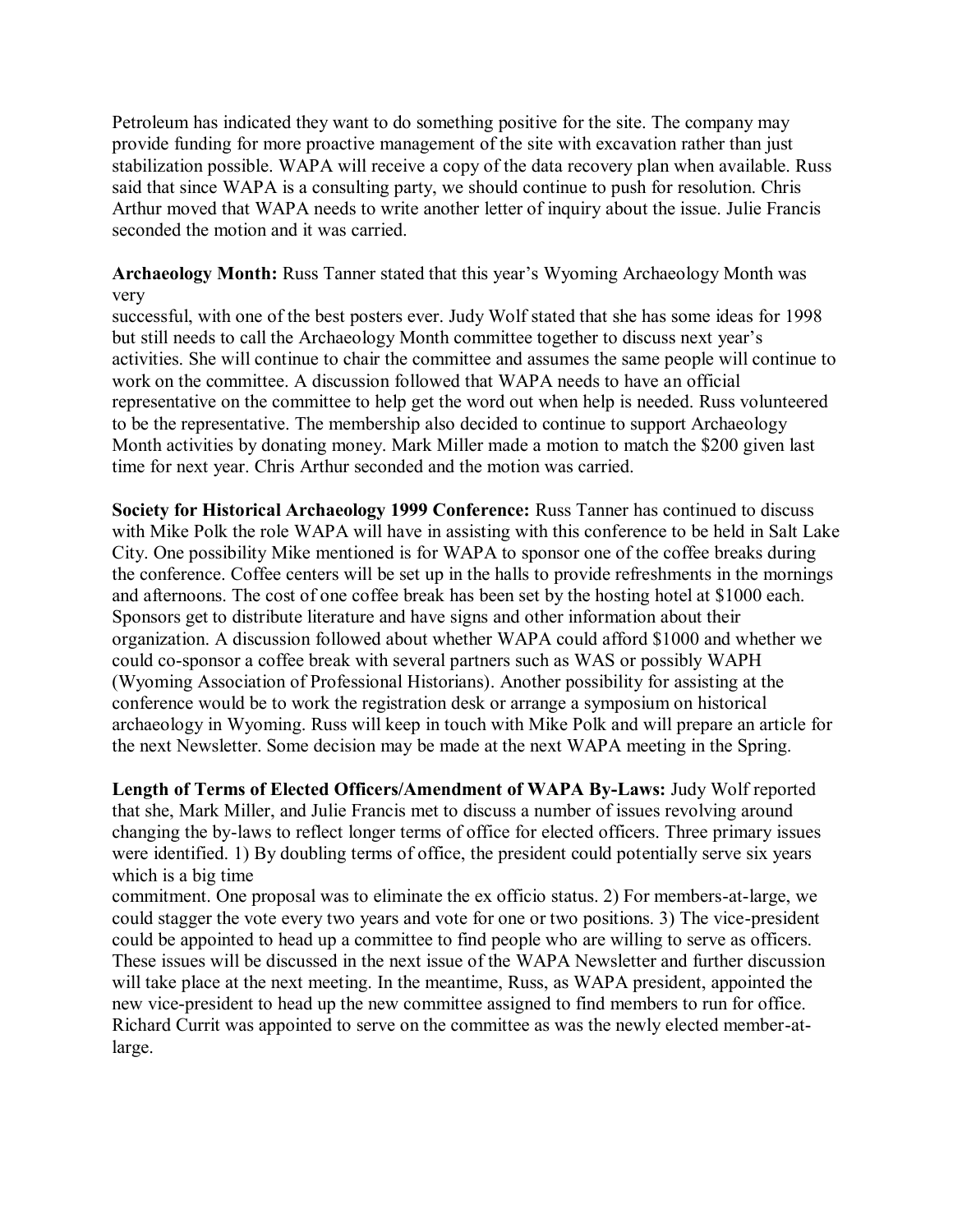**Wyoming Site Forms:** An open floor discussion was held about the new Wyoming Cultural Properties Form which has recently been finalized for testing by the SHPO Cultural Records Office. Several people indicated they were having trouble getting the format off the internet. Mary Hopkins has said that a more computer friendly version should be available by the end of the year. Tim Nowak from the BLM Wyoming State Office said that a CD rom program is being considered, but money is needed for it. Judy Wolf stated that everyone is supposed to start using the new form January 1, but it will be tested for a year before finalized. Some members indicated they feel the new form will result in a substantial increase in paper; others said much fine tuning will be needed. Julie Francis said the problems with the form have mostly to do with the word processing element and not the information or content of the form. Dave Reiss thought that no one has complained about the content of the form because it has not been used a lot yet.

**Contribution to University of Wyoming Anthropology Department:** Russ Tanner opened a discussion about further WAPA contributions to UW. Several options were raised including donating money for a display case, providing money to a graduate student for a stipend to attend/present a paper at a professional conference or for research in Wyoming archaeology, and a scholarship fund. This broadened into a discussion about how WAPA can gain more recognition as a professional organization. Mark Miller suggested sending the WAPA Newsletter to each faculty member in the Department. Mike Metcalf suggested talking to the Colorado professional archaeologists organization (CCPA) about their scholarship fund and how it has worked. Julie Francis wondered whether we should limit these activities to the University of Wyoming or should consider other schools such as Western Wyoming College. She suggested that a scholarship committee be developed to look into these issues. Chris Arthur moved to forward these discussions to the scholarship committee. Russ Tanner seconded the motion. Mike Metcalf will send the established guidelines from Colorado. Julie Francis will serve as Chair, Chris Arthur and Kevin Thompson will serve on the committee. The motion was carried.

#### *A break was taken to allow time to count ballots.*

Paul Sanders was elected vice-president. Bill Current was elected member-at-large. The offices of Treasurer and Secretary remain the same. Gary DeMarcay, as new president, called the meeting back to order at 5:45 P.M.

## NEW BUSINESS

**New Mexico Archaeology Council:** Gary read a letter from the New Mexico Archaeology Council which discussed an initiative to gather state professional organizations together at the 1998 SAA Conference in Seattle. They requested that WAPA designate a voting delegate to attend and

participate in the gathering. The goals of this initiative are not clear and there has been no follow up

information provided since that letter. A discussion was held and it was noted that Craig Smith, Mike Metcalf, and Julie Francis would be going to Seattle for the conference. Russ Tanner made a motion to nominate Craig Smith as WAPA's official delegate. There were many seconds and the motion was carried.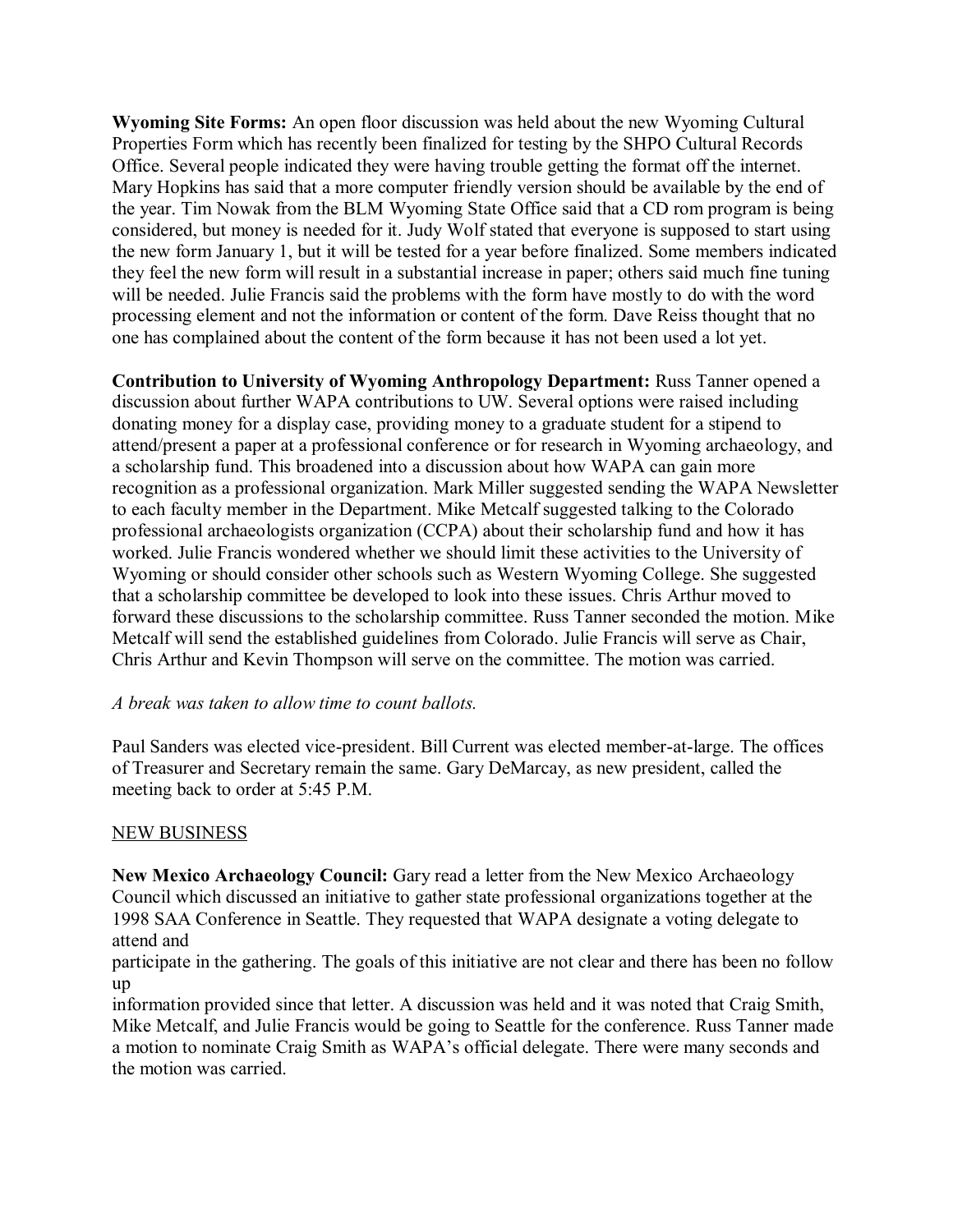**National Historic Trails Interpretive Center:** Russ Tanner opened discussion about the new facility and asked if the membership wanted to endorse the Center with a letter of support. There was a general positive response and Julie Francis moved that Russ draft the letter of support. The motion was seconded and carried.

**WAPA Representative on the National Register Consulting Committee:** Craig Bromley, who has served six years as WAPA's representative on the National Register Consulting Committee, has resigned his position stating he would like for others to have the opportunity to serve. Judy Wolf explained the process and what is involved in being a member of the Consulting Committee in terms of duties and time commitments. Russ Tanner and Tim Nowak both expressed interest in being WAPA's representative. In order to decide, a coin was tossed and Russ won the toss. His name will be submitted to John Keck, State Historic Preservation Officer.

**BLM National Programmatic Agreement:** Tim Nowak provided an update of the status of the national PA which defines how the BLM will meet its responsibilities under the National Historic

Preservation Act. The PA was signed May 23, 1997. Its focus is to strengthen the partnership between the agency and the State Historic Preservation Office and to reduce the role of the Advisory Council on Historic Preservation. The Wyoming Statewide PA served as a pilot for the nationwide PA. While the national PA is general, it has stipulated that each state will develop its own protocols to define the administrative relationships and the cultural resource review process. Tim, Judy Wolf, and a protocol team have worked to develop the protocols for Wyoming which has essentially refined the process and cleaned up the language from the Statewide PA. They are on the fourth draft now. When the SHPO, BLM, and protocol team feel comfortable with the language, the document will be sent out to the BLM resource areas and to contractors for comments. The team will then look at those comments and make revisions to the protocols as appropriate. Training for BLM and SHPO staff has been set for April 15 and 16. Separate training for contractors will follow, although it was made clear that the protocols focus on the process followed by the BLM and the SHPO and that the identification and evaluation process will be much the same as it is now. Other existing agreements will be reviewed and it is anticipated that many will continue in place as they are responsive to special needs of specific projects. One proposed change with the new Wyoming protocols would eliminate unevaluated sites in a specific survey area. That is, with the exception of geophysical projects, all sites in a survey area must be evaluated for the National Register of Historic Places. A lengthy discussion about this issue followed. It was decided that since it will be difficult to reach a consensus among WAPA members, everyone should comment about the Wyoming BLM protocols as individuals rather than have an official WAPA response. Gary DeMarcay indicated he would prepare a letter that states WAPA has an interest but will not comment as a group. Rather, individual members would review and comment on the document. Tim Nowak requested a copy of the WAPA membership list so that each member can receive a copy of the final draft protocols.

## OTHER BUSINESS

WAPA has received a request from Cheryl Burgess for a contribution for the Island in the Plains conference to be held February 14-15, 1998 in Belle Fourche, South Dakota. WAPA has provided